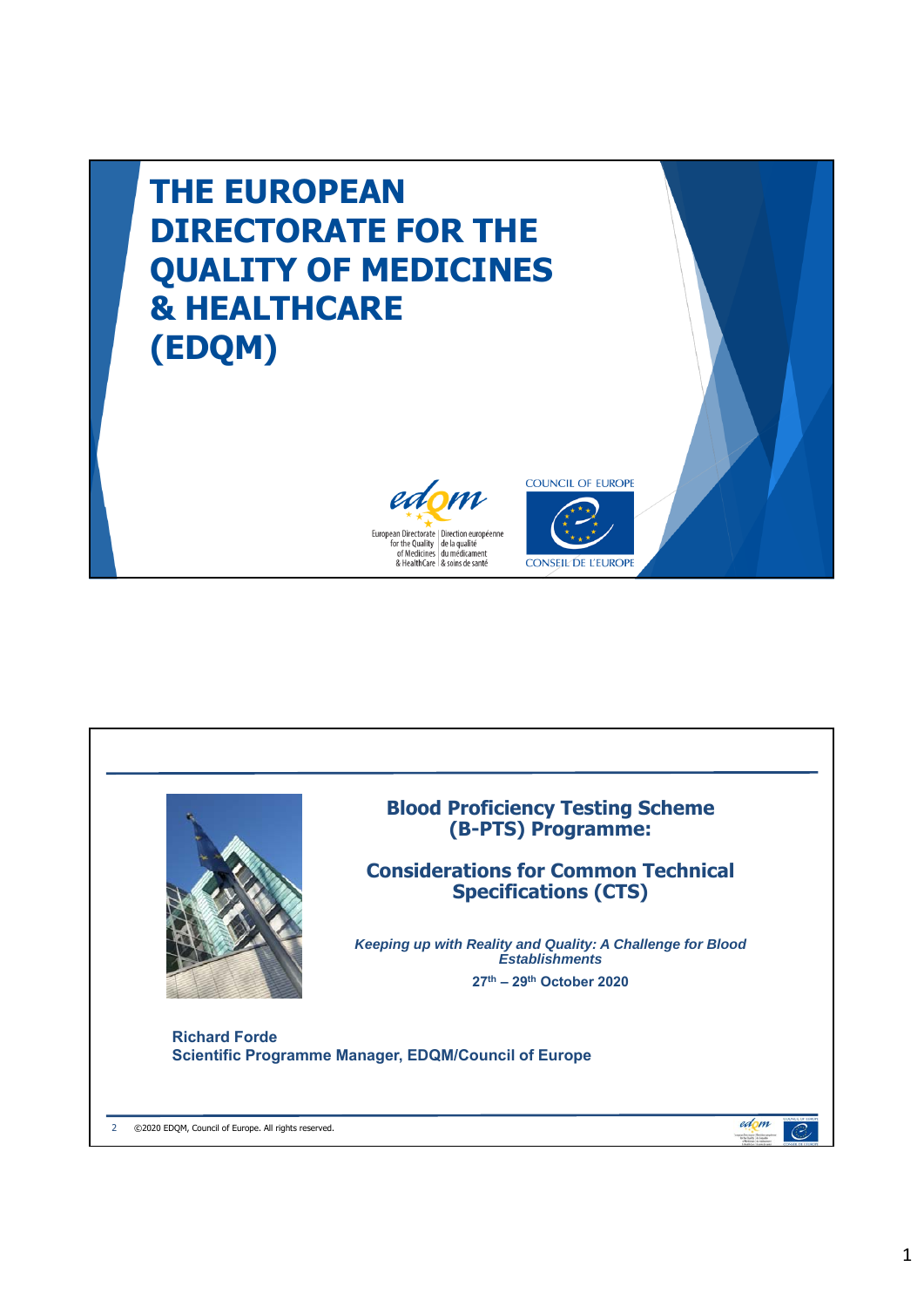

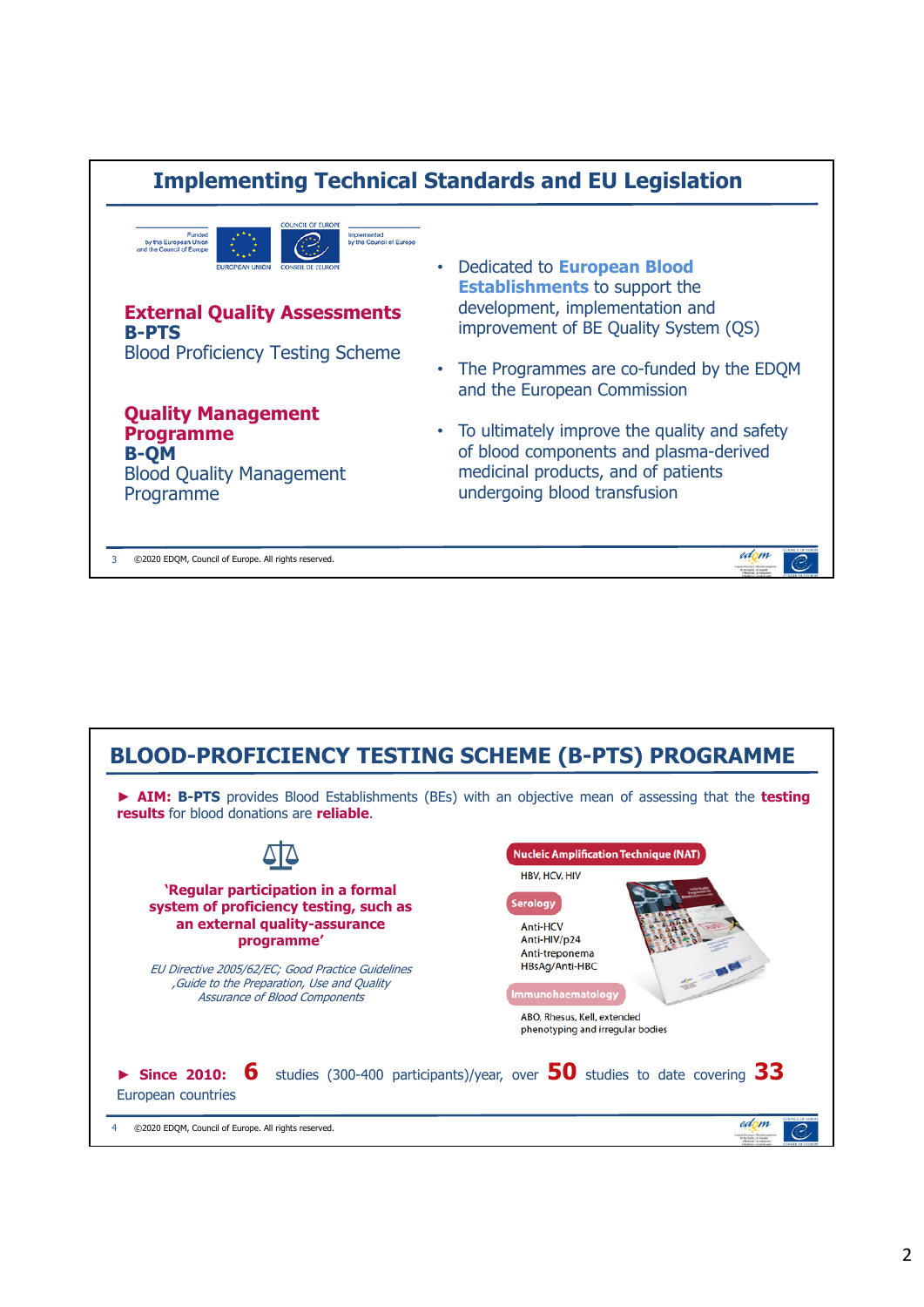

5 ©2020 EDQM, Council of Europe. All rights reserved.

## Common Technical Specifications (CTS)

What are the CTS?

They establish performance evaluation and re-evaluation criteria, batch release criteria, reference methods and reference materials;

As a general rule, manufacturers of IVD are required to comply with the CTS;

Commission Decision **2002/364/EC** on Common Technical Specifications for In Vitro Diagnostics

Updated by;

**2009/886/EC** - to reflect technical progress in the performance and analytical sensitivity of devices

**2019/1244 -** Requirements for HIV and HCV antigen and antibody combined tests and requirements for nucleic acid amplification techniques with respect to reference materials and qualitative HIV assays;

**2020/35 -** Definitions of first–line assays and confirmatory assays, requirements for devices for self-testing and requirements for HIV and HCV rapid tests, confirmatory and supplementary assays

6 ©2020 EDQM, Council of Europe. All rights reserved.

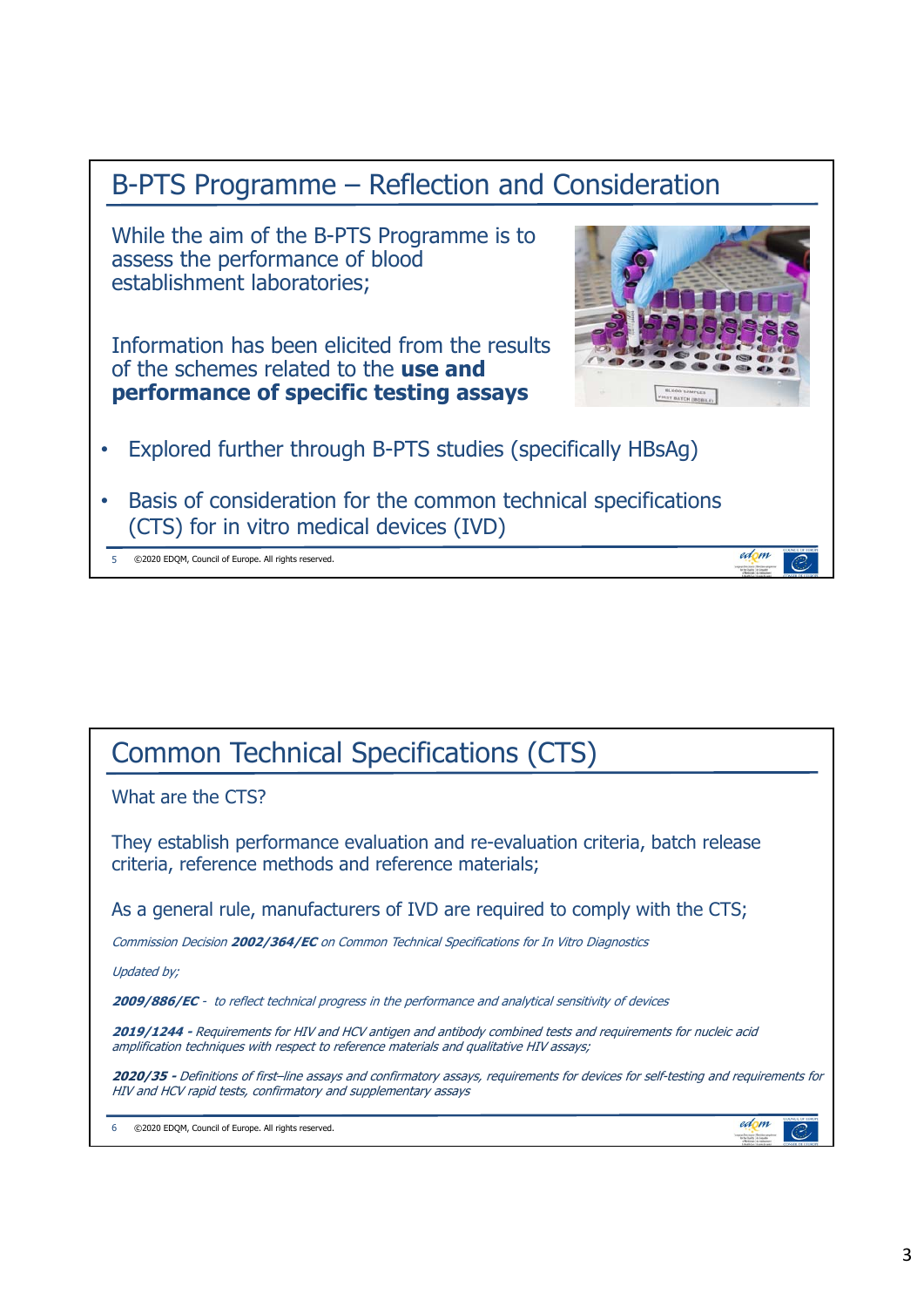

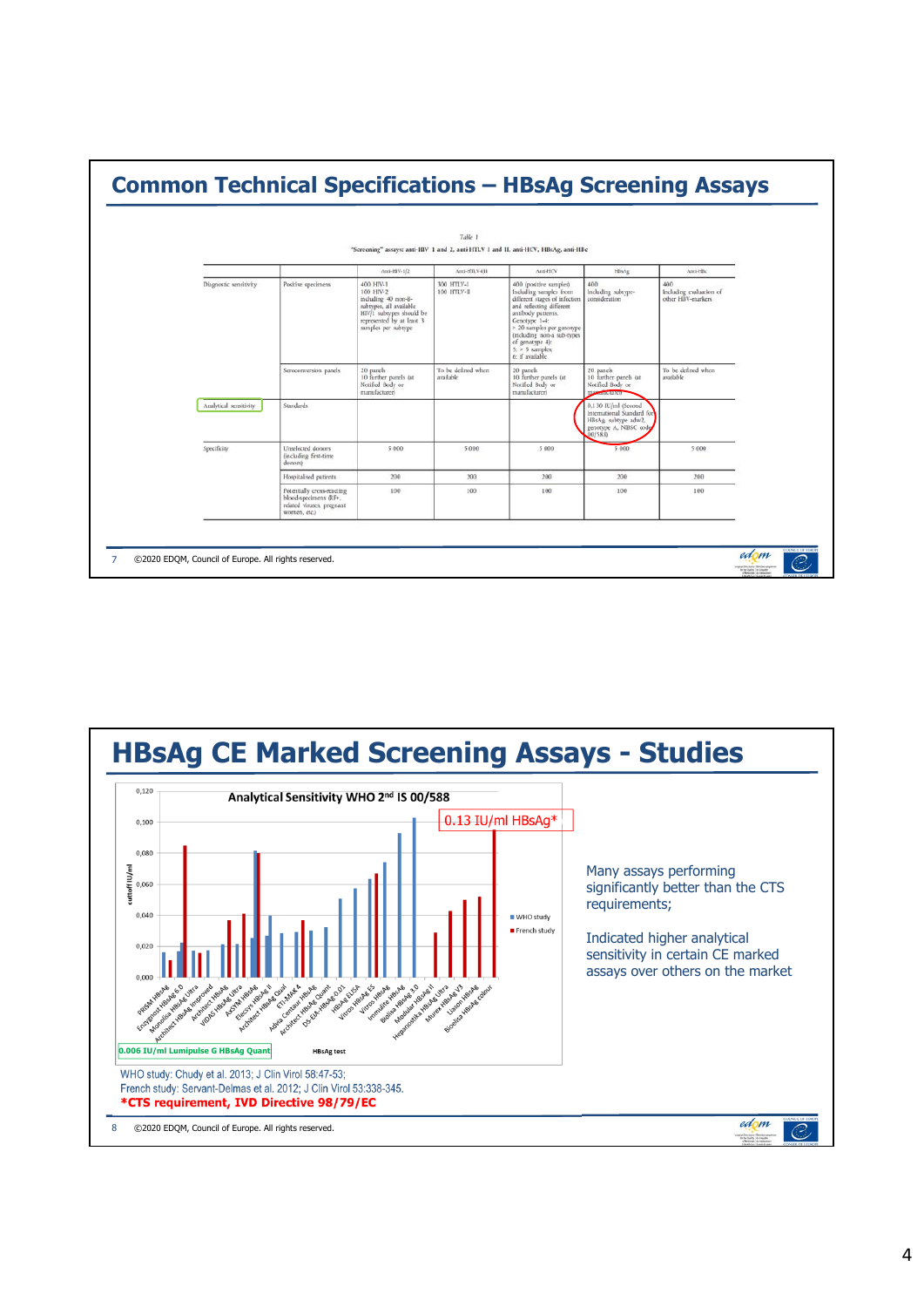| <b>B-PTS Studies - HBsAg</b>                                                  |                                                                            |                                  |                                  |                                                                                                                                       |  |
|-------------------------------------------------------------------------------|----------------------------------------------------------------------------|----------------------------------|----------------------------------|---------------------------------------------------------------------------------------------------------------------------------------|--|
| <b>HBsAg:</b>                                                                 |                                                                            |                                  | re+/total re+ percent            | <i><b>*Core Sample</b></i>                                                                                                            |  |
| $\triangleright$ 0.10 IU/ml<br><b>B-PTS007</b><br>B-PTS021<br><b>B-PTS028</b> | not defined<br>$core*$<br>core                                             | 43/43<br>64/64<br>71/71          | 100.0%<br>100.0%<br>100.0%       | Sample that has to be correctly determined as reactive or<br>non-reactive for a satisfactory performance:                             |  |
| <b>B-PTS035</b>                                                               | core adw2/gt A<br>core ayw3/D2                                             | 80/81<br>77/81                   | 98.8%<br>95.1%                   | <i><b>**Non Core Sample</b></i>                                                                                                       |  |
| B-PTS041                                                                      | core adw2/qt A<br>core ayw3/D2                                             | 76/76<br>76/76                   | 100.0%<br>100.0%                 | Sample that does not require to be found reactive or<br>non-reactive for a satisfactory performance - used for                        |  |
| B-PTS048                                                                      | core adw2/gt A<br>core adr/C2                                              | 67/67<br>67/67                   | 100.0%<br>100.0%                 | educative purpose in the study:                                                                                                       |  |
| $\triangleright$ 0.05 IU/ml<br><b>B-PTS007</b><br><b>B-PTS021</b>             | not defined<br>non-core**                                                  | 42/43<br>64/64                   | 97.7%<br>100.0%                  | Trend analysis performed -B-PTS Advisory Group<br>M. Chudy, M.L Hecquet, D. Sondag, S.Pupella, G.Pisani, E. Regourd                   |  |
| <b>B-PTS028</b><br><b>B-PTS035</b><br><b>B-PTS041</b><br>B-PTS048             | core<br>core <i>adw2</i> /gt A<br>core adw2/gt A<br>core <i>adw2</i> /gt A | 70/71<br>73/81<br>75/76<br>64/67 | 98.6%<br>90.1%<br>98.7%<br>95.5% | Where unsatisfactory performance has occurred -<br>cases where this could be attributed to the<br>analytical sensitivity of the assay |  |
|                                                                               | ©2020 EDOM, Council of Europe. All rights reserved.                        |                                  |                                  | edom                                                                                                                                  |  |

## **HBsAg – Consideration for CTS**

HBsAg assays used for screening of blood donors and for diagnosis of patients suspected of having HBV infection;

Performance requirements should correspond to the expected HBsAg Levels

**Blood Donors** – better analytical sensitivity needed – low HBsAg levels

**Diagnosis of Patients** – high analytical sensitivity not as critical? – HBsAg levels generally high;

Candotti D et. Al Transfusion Transmission of Hepatitis B Virus: still learning more about it. ISBT Science Series (2011) 6, 234–240<br>World Health Organisation – Performance Evaluation Acceptance Criteria for HBsAg In vitro

10 ©2020 EDQM, Council of Europe. All rights reserved.

edom

pundienboute (Ber<br>for the Duelty | de

 $\mathcal{O}$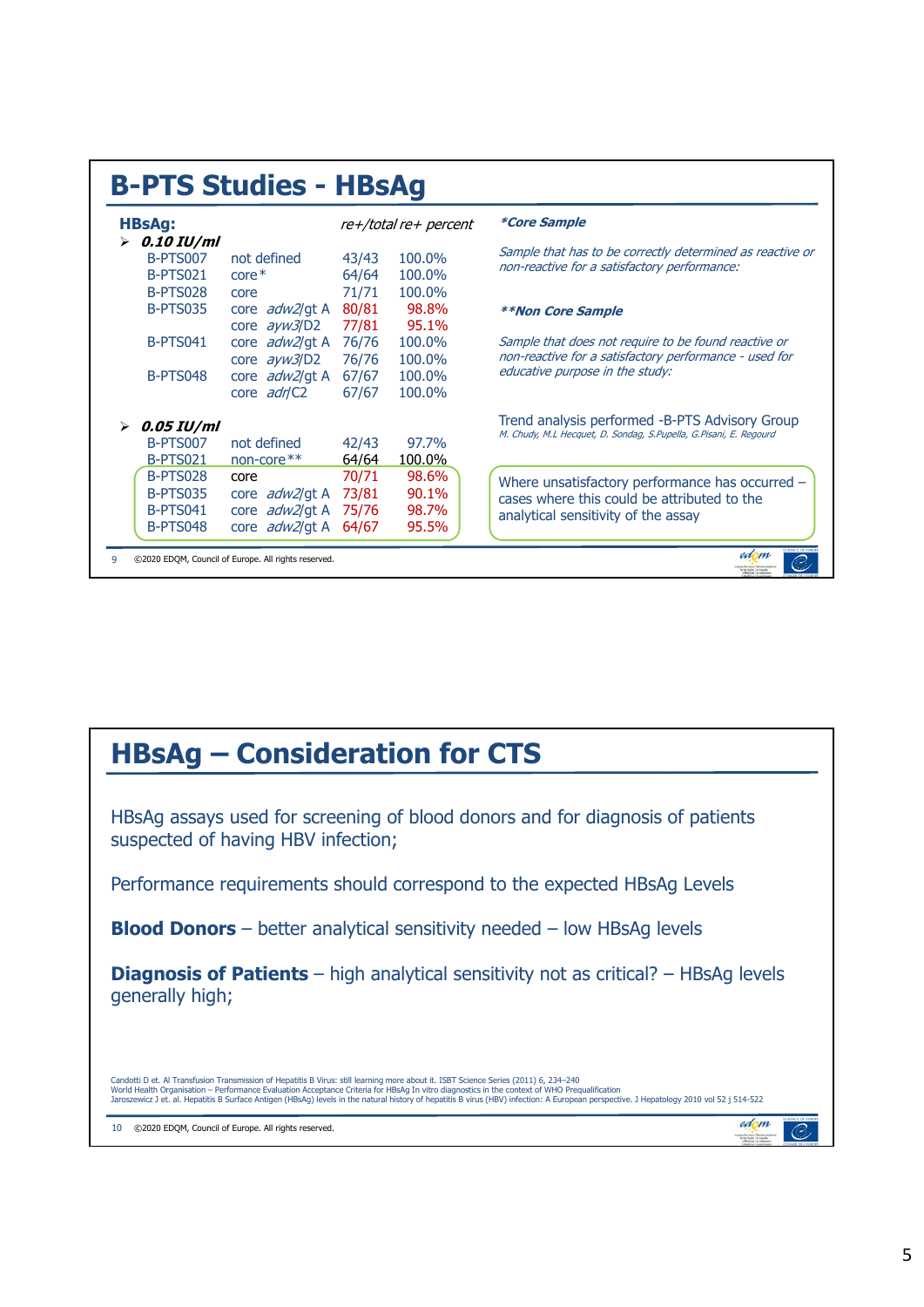

## **B-PTS Programme – Perspectives and Objectives**

|                                                           | <b>CONCLUDED STUDIES</b>         | 2017                                                               | 2018                                                                  | 2019                                                               |
|-----------------------------------------------------------|----------------------------------|--------------------------------------------------------------------|-----------------------------------------------------------------------|--------------------------------------------------------------------|
|                                                           | <b>HCV/HBV/HIV NAT</b>           | 97.40%                                                             | 100%                                                                  | 100%                                                               |
| Continue to <b>monitor and</b>                            | <b>Anti-HCV</b>                  | 94.30 %                                                            | 100%                                                                  | 100%                                                               |
| <b>improve</b> the programme based                        | Anti-HIV/p24                     | 88.70%                                                             | 100%                                                                  | 100%                                                               |
| on trends and observations;                               | <b>Anti-Treponema</b>            | 94 %                                                               | 94 %                                                                  | 94 %                                                               |
| Immunohematology $-$                                      | <b>HBsAg/anti-HBc</b>            | 82,4% (HBsAg)<br>100% (anti-HBc)                                   | 98 % (HBsAg)<br>100 % (anti-HBc)                                      | 98 % (HBsAg)<br>100 % (anti-HBc)                                   |
| IA for patient testing                                    | <b>ABo, Rh Grouping</b>          | 96% (ABO, Rh)<br>94% (Ext.<br>phenotyping)<br>76% (Ir. Antibodies) | 97 % (ABO, Rh)<br>93 % (Ext.<br>phenotyping)<br>75 % (Ir. antibodies) | 97 % (ABO, Rh)<br>93 % (Ext. phenotyping)<br>75 % (Ir. antibodies) |
| <b>Quality Control</b>                                    | <b>Bacterial Screening Study</b> |                                                                    |                                                                       |                                                                    |
| 12<br>©2020 EDQM, Council of Europe. All rights reserved. |                                  |                                                                    |                                                                       | <b>HINGH CR HAW</b><br>edom<br>or the Dunling on broughts          |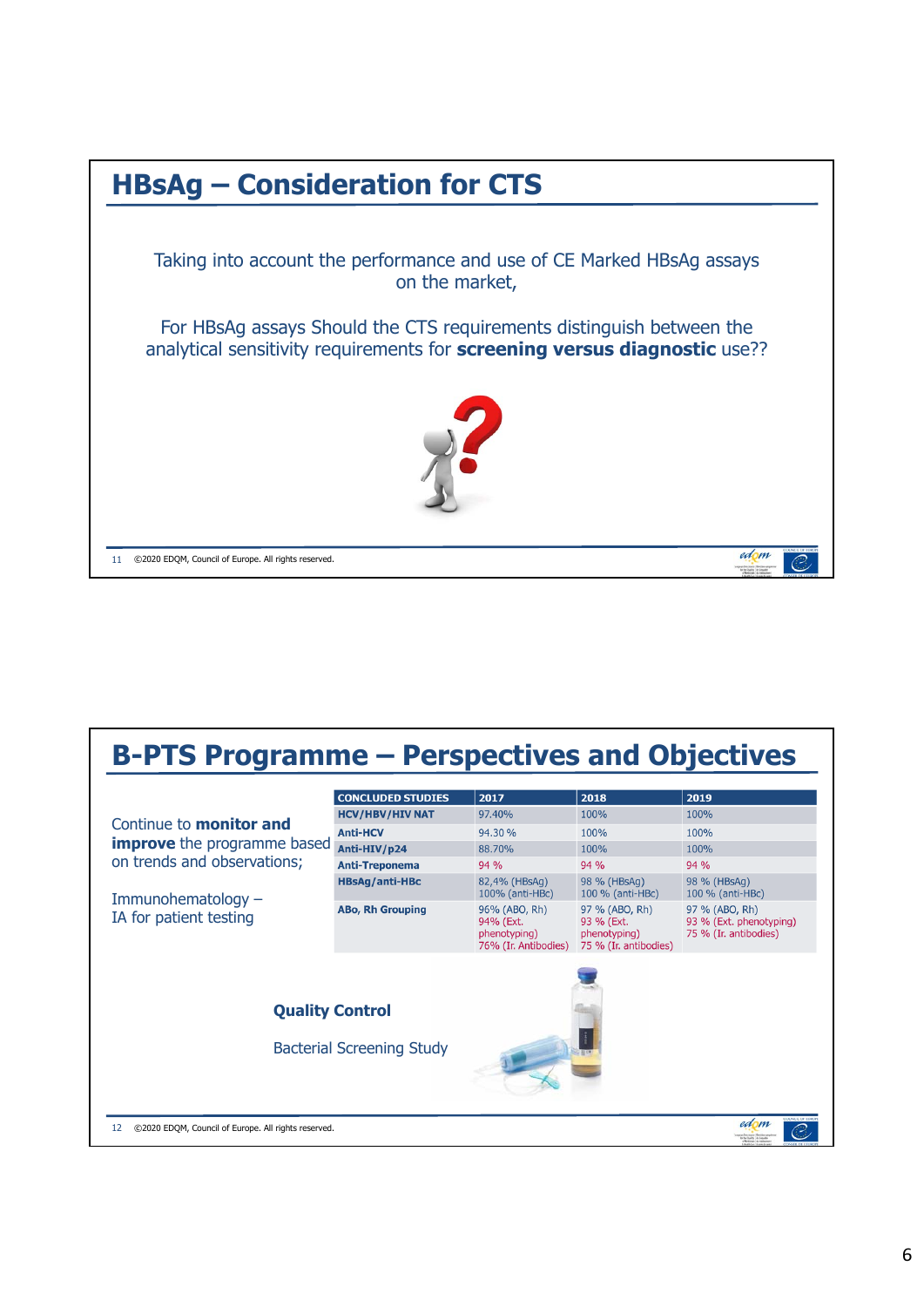| <b>MEMBERS</b> | <b>ORGANISATION</b>                                        | Proposals for annual B-PTS programme and future<br>studies;                                                                                            |
|----------------|------------------------------------------------------------|--------------------------------------------------------------------------------------------------------------------------------------------------------|
| M. Chudy       | Paul Ehrlich Institut, Germany                             | Nomination of Scientific Advisors for B-PTS studies;                                                                                                   |
| G. Pisani      | Istituto Superiore di Sanità, Italy                        | Provide support for scientific, technical and<br>logistical issues of the activity;                                                                    |
| S. Pupella     | National Blood Center, National Institute of Health, Italy | Provide advice regarding the improvement of the<br>studies and the activity;                                                                           |
| D. Sondag      | Croix Rouge, Belgium                                       | Produce additional material (e.g. guidance) in<br>relation to the B-PTS activity, based on evidence                                                    |
| M. Riley       | National Blood Transfusion Centre, Malta                   | collected during the B-PTS activity;                                                                                                                   |
| M. Prax        | Paul Ehrlich Institut, Germany                             | Provide recommendations to relevant parties on<br>scientific/regulatory aspects based on outcomes<br>and evidence collected during the B-PTS activity, |